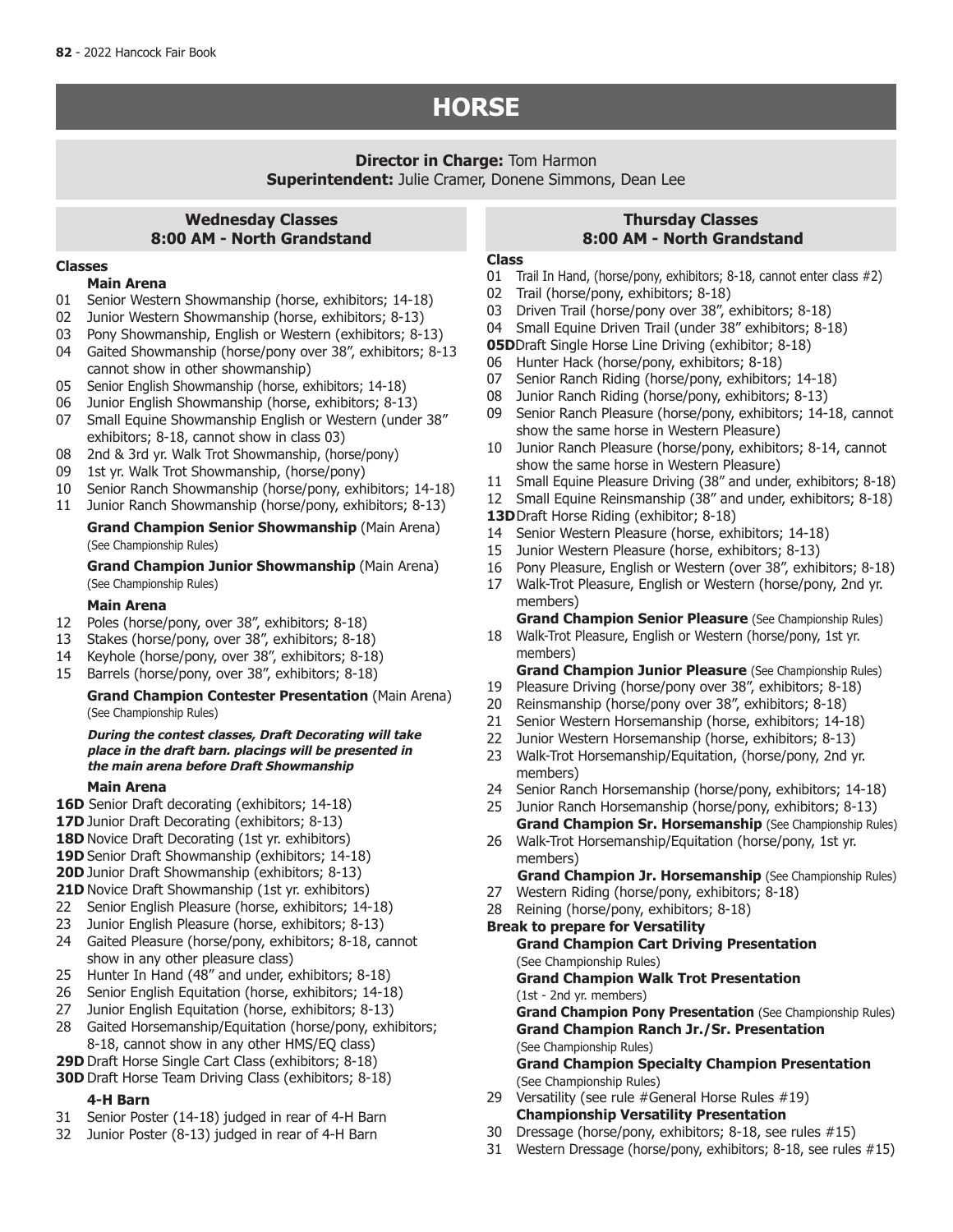# **HORSE - Cont'd**

- **a. Sr. Showmanship:** 1st 3rd Sr. English, Sr. Western, & exhibitors 14-18 in Gaited, Sm Equine, and Pony, Ranch
- **b. Jr. Showmanship:** 1st 3rd Jr. English, Jr. Western, & exhibitors 9-13 in Gaited.
- **c. Sr. Pleasure:** 1st 3rd Sr. English Pleasure, Sr. Western Pleasure, & exhibitors 14-18 in Gaited Pleasure
- **d. Jr. Pleasure:** 1st 3rd Jr. English Pleasure, Jr. Western Pleasure, & exhibitors 9-13 in Gaited Pleasure.
- **e. Sr. Horsemanship/Equitation:** 1st 3rd Sr. Equitation/ Horsemanship, exhibitors 14-18 in Gaited
- **f. Jr. Horsemanship/Equitation:** 1st 3rd Jr. Equitation/ Horsemanship, exhibitors 9-13 in Gaited
- 1. **SHOWMANSHIP, HORSEMANSHIP, PLEASURE GRAND CHAMPION CLASSES:**
- a. Top three (3) finishers may return for the Championship Class. If an exhibitor qualifies in English, Western or Ranch, they must notify the office immediately after qualifying in the third class.
- b. If the office has not been notified within 5 min., the exhibitor will show in the second qualifying class and the appropriate individual from the 1st qualifying class will be notified of their eligibility.
- c. 4th/5th place finishers will show in the championship class in the event the 1st, 2nd or 3rd finishers are a duplicate winner. Placings will be moved up to fill empty positions provided the original qualifier chooses to compete in the opposite discipline.
- d. Exhibitors placing in Walk-Trot, Pony, or Small Equine may not enter the Championship Class
- e. Pony & Small Equine Class winners may not participate in Grand Champion Classes. The only exception is any senior youth that place in the top 3 in their respective Showmanship class. They are eligible to compete in the Sr Showmanship Championship since the winner of that class represents the Light Horse Department in Showman of Showman.

#### 2. **SHOWMAN OF SHOWMEN:**

- a. The Light Horse Representative will be the winner of the Sr. Showmanship Championship. Same exhibitor cannot represent 2 years in a row, unless the Res. Champion is unable to do so.
- b. The Draft Horse Representative will be the winner of the Draft Sr. Showmanship class. Same exhibitor cannot represent 2 years in a row, unless the Res. Champion is unable to do so.
- c. Grand Champions must notify the Jr. Fair Office that they plan to participate in Showman of Showman.
- d. The Representative must provide their animal for use in the Showman of Showman Contest.

# 3. **GRAND CHAMPION WALK-TROT:**

1st and 2nd year Grand Champion & Reserve Champion will be based on the points accumulated as determined by their placings in the respective Showmanship, Horsemanship/Equitation, and Pleasure Classes. Number of points is based on the total number of competitors in each class, with the maximum point allotment for first place of 6. Horsemanship/Equitation is the Tie Breaker class.

# 4. **GRAND CHAMPION DRIVING:**

Small Equine & Horse/Pony Grand Champion & Reserve Champion will be based on the points accumulated as determined by their placings in the respective Pleasure Driving, Reinsmanship, and Driven Trail class. Number of points is based on the total number of competitors in each class, with the maximum point

allotment for first place of 6. Driven Trail is the tie breaker<br>Grand Champion Participant Rules<br>
also also also also chairmanship not lumbs in land points on class. (Neither Showmanship nor Hunter in Hand points count toward this championship)

# 5. **GRAND CHAMPION SPECIALIST:**

Specialist Grand Champion & Reserve Champion will be based on the points accumulated as determined by their placings in the following classes: Trail or Trail in Hand, Reining, Western Riding, Hunter Hack, Dressage, & Western Dressage. Number of points is based on the total number of competitors in each class, with the maximum point allotment for first place of 6. In the event of a tie for Champion or Reserve, the individual with the highest number of 1st place finishes will win. Should this not resolve the tie, the superintendents will determine the highest number of 2nd place finishes, etc until the tie can be broken.

### 6. **GRAND CHAMPION PONY:**

Pony Grand Champion & Reserve Champion will be based on the points accumulated as determined by their placings in the Pony Showmanship, Hunter in Hand, Pony Horsemanship/Equitation and Pony Pleasure Class. Number of points is based on the total number of competitors in each class, with the maximum point allotment for first place of 6. A pony is 58" or less, and must have a current 4-H Pony Card. Horsemanship/Equitation is the tie breaker class.

# 7. **GRAND CHAMPION CONTESTING:**

Contesting Champion & Reserve Champion will be based on the points accumulated as determined by their placings in the Poles, Stakes, Keyhole & Barrel Classes. Number of points is based on the total number of competitors in each class, with the maximum point allotment for first place of 6. The Judge will determine the tie breaker class prior to the first run.

# 8. **GRAND CHAMPION RANCH**

Grand will be based on the points system determined by the youth's performance in Ranch Showmanship, Ranch Pleasure, Ranch Riding, and Ranch Horsemanship Classes. Jr./ Sr. will have their own separate High Point Trophy. Number of points based on total number of contestants entering arena (not to exceed 6 points) and where contestant finished in class.

**Exception:** Senior Ranch Showmanship will have the opportunity for the top three in the class are eligible to show in the Senior Grand Champion Showmanship class with the chance for the winner to represent the Hancock County Light Horse Department in Showman Of Showman

# 9. **CLASS TROPHIES:**

Trophies will be awarded for all classes. Trophies will be awarded based on the judge's discretion; if the standards for the class are not met disqualification may result.

#### 10. **DISGUALIFICATION:**

The Judges can disqualify an exhibitor in any class for being off pattern.

# **4-H Equine Mandatory Helmet Use**

All youth 19 years and under, participating in any 4-H equestrian activity, are required to wear properly fitted protective headgear which meets or exceeds current ASTM (American Society for Testing and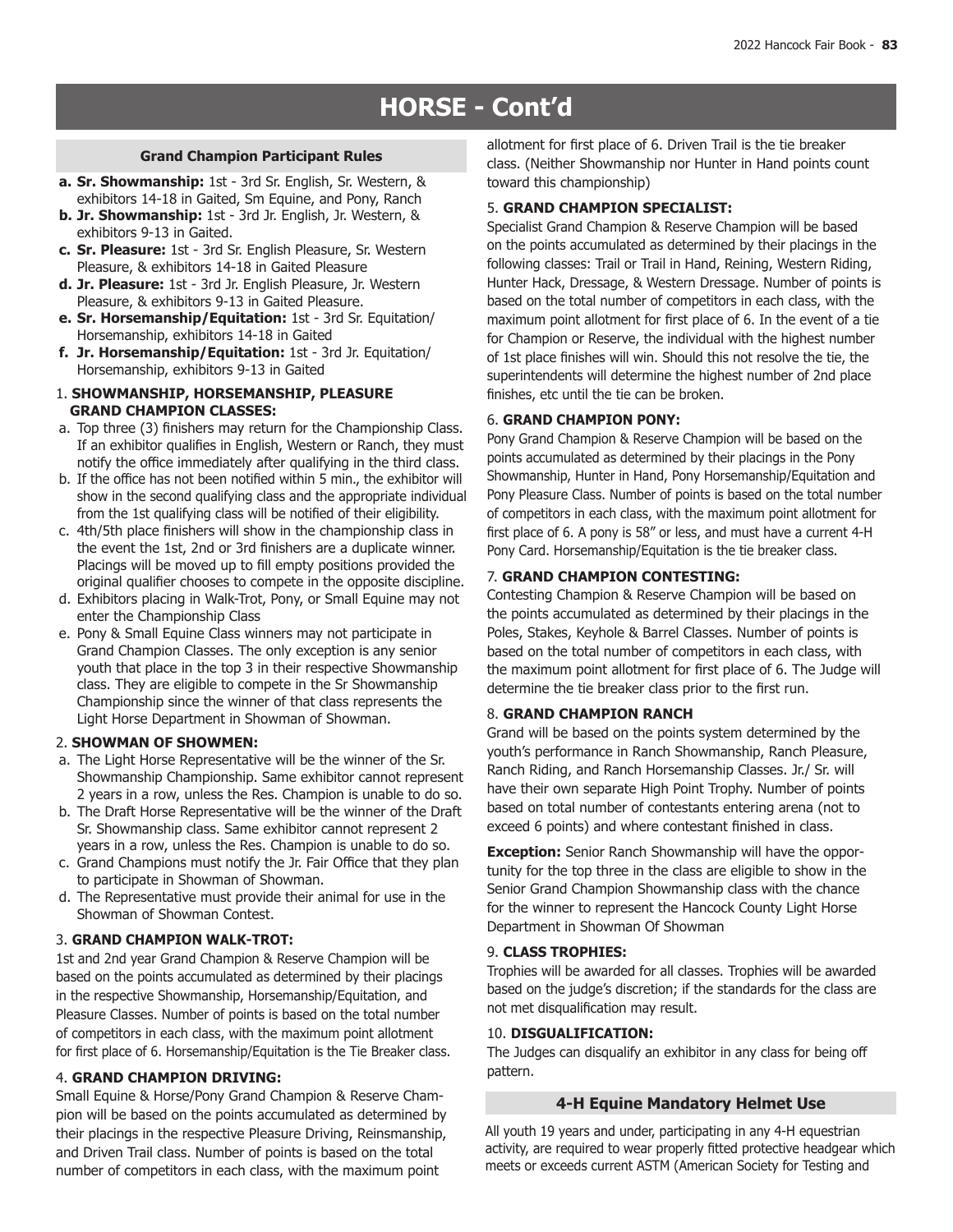# **HORSE - Cont'd.**

Materials)/SEI (Safety Equipment Institute) standards with the chin harness securely fastened at all times while riding or driving equine.

It is the responsibility of the rider, or the parent or guardian of the youth participant, to make sure that the headgear worn complies with appropriate safety standards for protective headgear intended for equestrian use, and is properly fitted and in good condition. The Ohio 4-H Horse Program, Show Committees, Officials, Extension Personnel and Volunteer Leaders are not responsible for checking headgear worn for such compliance.

The Ohio 4-H Horse Program, Show Committees, Officials, Extension Personnel and Volunteer Leaders make no representation or warranty, expressed or implied, about any protective headgear, and cautions riders that death or serious injury may result despite wearing such headgear, as no helmet can protect against all foreseeable injuries in equestrian activities.

The Ohio 4-H Horse Program, Show Committees, Officials, Judges, Extension Personnel and Volunteer Leaders may, at his/her discretion, check a participant's protective headgear for proper standards. If the youth is found to be wearing unapproved, defective, or improperly fitted headgear, he/she will not be permitted to participate in riding or driving activities until proper headgear is acquired.

# **4-H Barn Housing**

1. Only horses and ponies housed in the 4-H Horse Barn will be permitted to show at the Jr. Fair Horse & Pony Show.

2. Club stall assignments and policing the barn will be determined by the Hancock County Horse Council. Posted Stall assignments are final. Any changes must be approved by the Superintendent or Director. Open class entries will be housed when all Jr. Fair Horses and Ponies are housed.

3. All 4-H, FFA horse and pony projects must be housed in the 4H Horse Barn. \*Exceptions may only be made per the Director due to space requirements. Only 1 horse per stall will be allowed.

4. 4-H advisors should evaluate 4-H member's animals to see if the project is suitable to stall.

5. Removal or combining of stall panels must be approved by the Director prior to any action.

6. Refer to veterinary rules 901:1-18-08 - Horse uses & Ponie rules.

7. Horses shall be released at 6:00 p.m. Monday, or by direction of the Superintendent/Director. Any individuals leaving prior to this without expressed permission of the Director may face penalties, including by not limited to ineligibility from the following years fair.

# **4-H Barn Rules**

# 1. **NO SMOKING IN BARNS!**

2. Extension cords must be in good working repair and UL Rated for outdoor use with grounded 3 prong ends. No household fans are to be used. See health rules. **NO** household/living room/soft-stuffed furniture may be used in any of the barns. Any questionable furniture must be approved by the Director. **NO** heating appliances, cooking appliances, refrigerators or TV may be used in barn.

- 3. **NO** tying or cross tying animals in the barn aisles.
- 4. **NO** tying of unattended horses in stalls or washrack.

5. When using the washrack, please CLEAN UP any mess made by animal. **Please keep the drain cleaned out**

6. **NO PARKING IN THE BARN AREA.** Unload and move cars, trucks, and trailers as quickly as possible. Keep the roads and area around the barns free from obstructions in case of fire or health emergencies.

7. All 4H tack trailers must be parked in designated parking area.

8. **EXIT DOORS:** Do not block or lock any exit door at any time. Do not store supplies/feed in the aisle ways or in front of exit doors.

9. **NO** bare feet or sandals in horse area

10. Turning horses loose in the horse areas without a lead rope or lunge line is prohibited.

- 11. **Riding Areas:** Riding is only permitted in the enclosed arenas.
	- a. **NO** riding in campground or midway area or on the race track. Please dismount in horse area when it is congested.
	- b. **NO** mounting of horse in front of the Horse Barn
	- c. **NO** Double Riding
	- d. **NO** Riding in the barns
	- e. **NO** animals may be ridden bareback with a halter/lead rope for the duration of the Fair

# **General Horse Rules**

1. **UNIFORM RULES FOR 4-H HORSE SHOWS:** The Current Ohio State Extension rulebook will be followed for the Jr. Fair Horse and Pony Show.

2. **GENERAL RULES:** Exhibitors must abide by the General rules for Exhibits and Exhibitors as found in the Hancock County Premium Book. 3. **RULES VIOLATION:** Violation of rules will result in cash premiums being forfeited and at the Fair Board's discretion you may not participate in the following year's Jr. Fair Horse & Pony show.

4. **DECLARED PROJECTS:** Exhibitors may only show declared projects as of June 1st. Lease agreements and ID cards for entered animals must have been submitted to the Extension office no later than June 1 of current year to be eligible to show at the fair. All horses and poles housed must be shown and graded.

5. **ENTRY FORM:** Advisor is strongly recommended to review 4H members entry form. Exhibitors must show in classes as entered on the original Jr. Fair Entry form. In the event that an exhibitor enters a class which their advisor feels that they are not able to safely complete, Advisor may force exhibitor to scratch, with an option for the exhibitor appeal to superintendent at least 24 hours prior to the class.

6. **BACK NUMBERS:** Each exhibitor will use the back number assigned to them at the summer fun shows. Numbers must be displayed on entries back or saddle pad to be judged, or will be disqualified. 7. **STALLION:** a stallion shall only be shown in Jr. Fair competition as a weanling

8. **INTERVIEW:** All Jr. Fair Livestock exhibitors must complete the project interview. The Livestock interview will count for 51% of the total score. Premiums will be paid on the project grade for each entry/ exhibit. Premiums will be paid for a maximum of four (4) classes.

9. **EXHIBITORS AGE:** Age will be determined as of January 1st of the current year

- Senior 14-18 years
- Junior 8-13 years
- Novice/Walk-Trot 1st -2nd year, regardless of age \* Draft